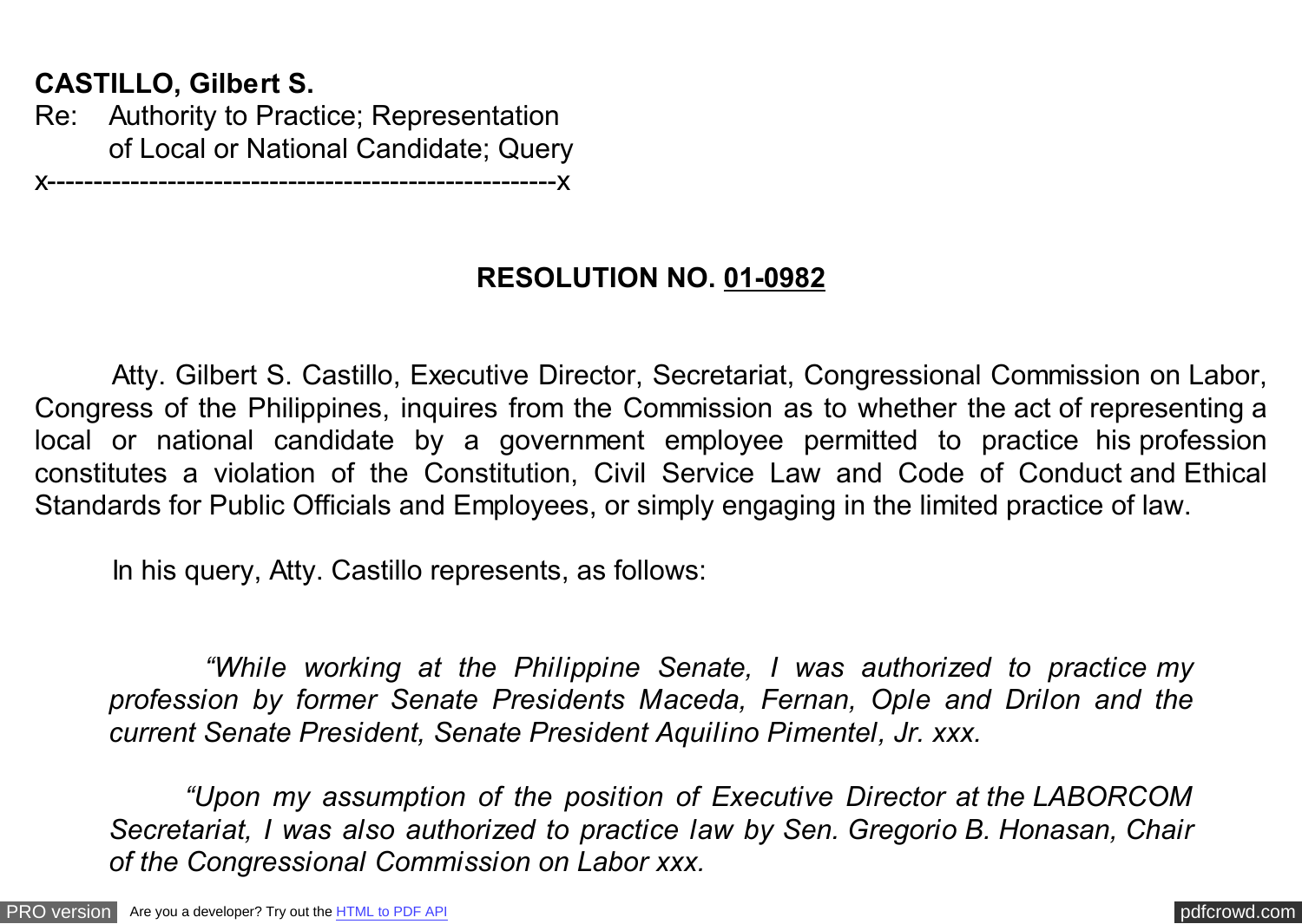*"My principal query is this: will I violate the Constitution, the Administrative Code of 1987, the Civil Service Law or the Code of Ethical Standards for Public Officials and Employees if I act as counsel for any local or national candidate before, during and after the May 14, 2001 elections?*

 *"A corollary question is: would a civil servant acting as counsel for any candidate xxx be considered as engaging in partisan political activity xxx or, xxx, simply engaging in limited practice of law?"*

The Commission rules that the representation of lawyer who is employed in the public sector for and on behalf of a candidate for national or local office before, during or after the poll in any election or election related proceeding constitutes a violation of his limited authority to practice his profession because such engagement contravenes the prohibitory provisions on the law against partisan political activities.

 This is expressly provided for in **Section 2 (b), Article IX-B of the 1987 Constitution** which explicitly proscribes officials and employees in the civil service to engage in partisan political campaign. Said section reads, as follows:

 *"(4) No officer or employee in the civil service shall engage, directly or indirectly, in any electioneering or partisan political campaign."*

[PRO version](http://pdfcrowd.com/customize/) Are you a developer? Try out th[e HTML to PDF API](http://pdfcrowd.com/html-to-pdf-api/?ref=pdf) [pdfcrowd.com](http://pdfcrowd.com) Said prohibition is also stated in **Section 55, Chapter 8 of Executive Order No. 292** which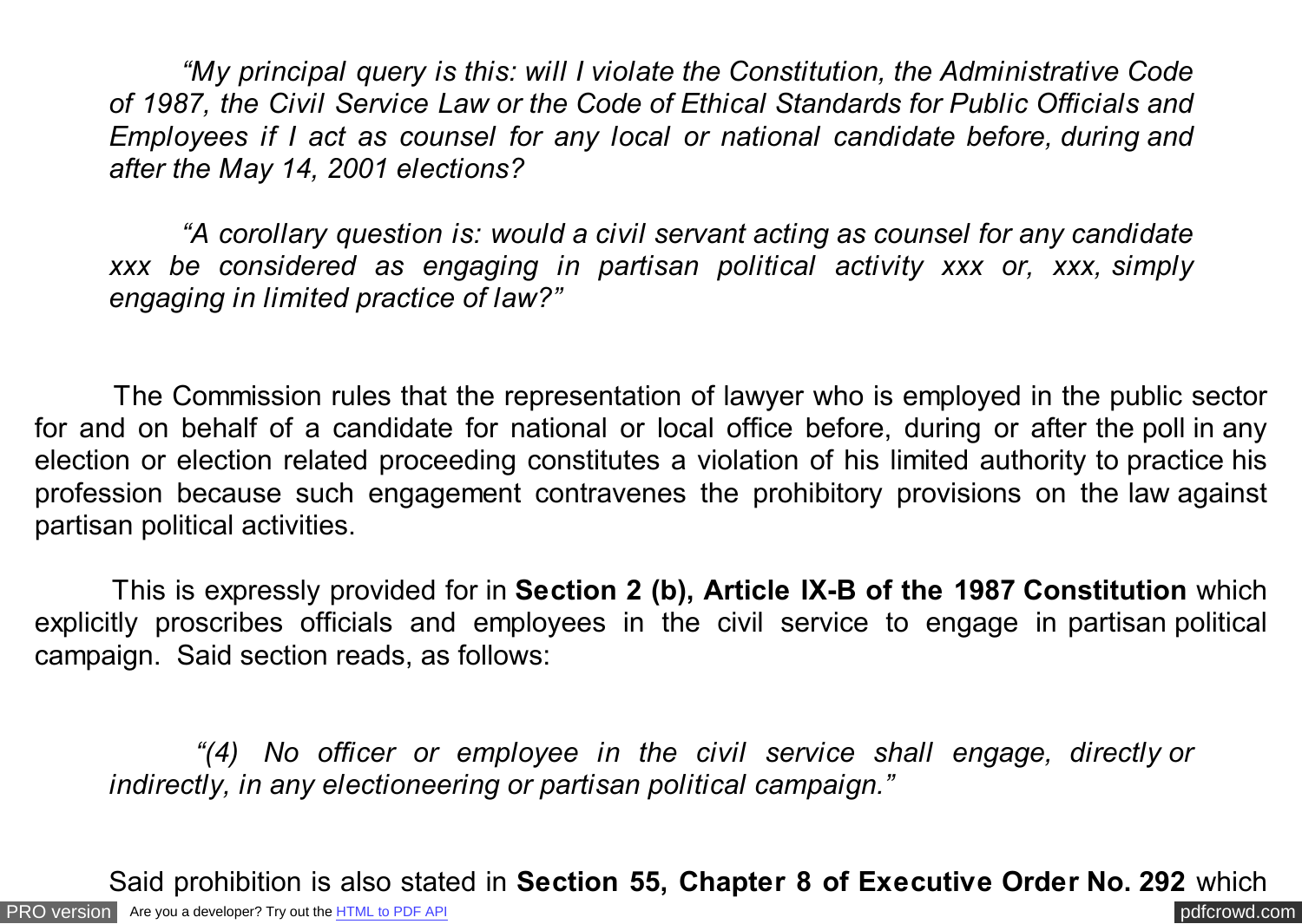reads, as follows:

 *"SEC. 55. Political Activity. No officer or employee in the Civil Service including members of the Armed Forces, shall engage directly or indirectly in any partisan political activity or take part in any election except to vote nor shall use his official authority or influence to coerce the political activity of any other person or body. Nothing herein provided shall be understood to prevent any officer or employee from exercising his views on current political problems or issues, or from expressing his views on current political problems or issues, or from mentioning the names of candidates for public office whom he supports. Xxx"*

The same prohibition is provided under CSC Memorandum Circular No. 2, Series of 1992. In particular, it makes mention of the aforementioned laws. It also reiterated **Item 4, Section 79 of the Omnibus Election Code of the Philippines (Batas Pambansa Blg. 881)** which specifically declares that the act or activity of becoming publicly identified with the success or failure of a candidate or candidates constitutes a partisan political activity. Said Section and Item read, as follows:

*"Section 79. Political Activities. - No officer or employee in the civil service including members of the Armed Forces, shall engage directly or indirectly in any partisan political activity or take part in any election to vote nor shall he use his official authority or influence to coerce the political activity of any other person or body. xxx*

[PRO version](http://pdfcrowd.com/customize/) Are you a developer? Try out th[e HTML to PDF API](http://pdfcrowd.com/html-to-pdf-api/?ref=pdf) [pdfcrowd.com](http://pdfcrowd.com) *"4. Being publicly identified with the success or failure of any candidate or*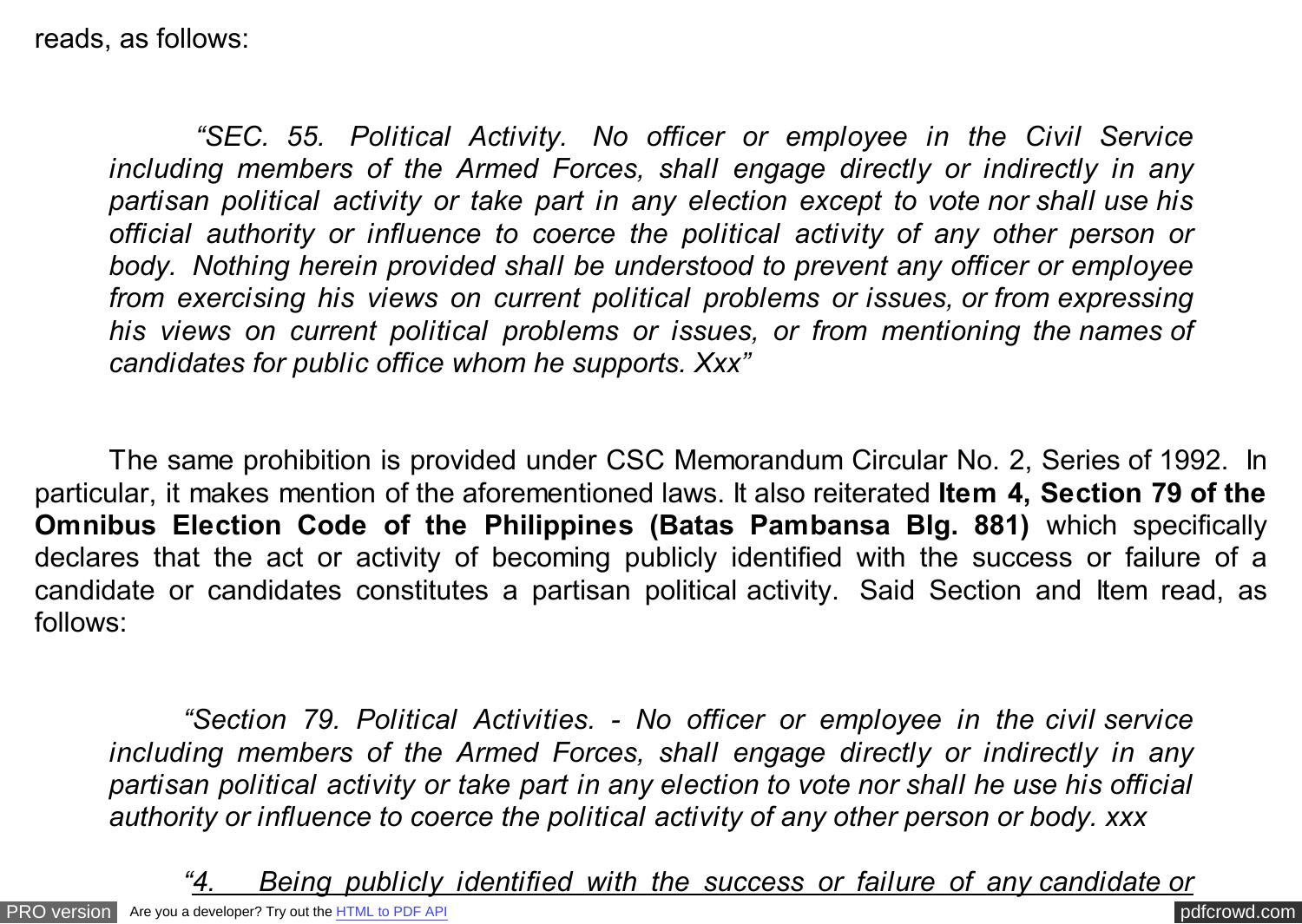## *candidates."*

Election process is a partisan political activity *per se*. The engagement of the services of a lawyer by a political candidate, needless to say, is inevitably intended to ensure the success of the latter's interest. This is because a lawyer who accepts such engagement is bound to represent his client's interest to the best of his ability and with zeal **(Rule 18.04,Canon 18, Legal and Judicial Ethics)**. Under the circumstances, the lawyer who is tasked to maintain political neutrality would eventually be actively representing the partisan political interest of a candidate.

Similar to other privileges, the limited authority to practice law extended to lawyers in the government service is inherently subject to the limitation that such authority shall not be utilized whenever the same would result in violation of the law on partisan political activity.

**WHEREFORE,** the Commission rules that the representation of an election candidate by a lawyer employed in the government and practicing as such under limited authority to practice profession constitutes partisan political activity and therefore prohibited.

Quezon City, June 1, 2001

(SIGNED) **JOSE F. ERESTAIN, JR. Commissioner** 



[PRO version](http://pdfcrowd.com/customize/) Are you a developer? Try out th[e HTML to PDF API](http://pdfcrowd.com/html-to-pdf-api/?ref=pdf) [pdfcrowd.com](http://pdfcrowd.com)